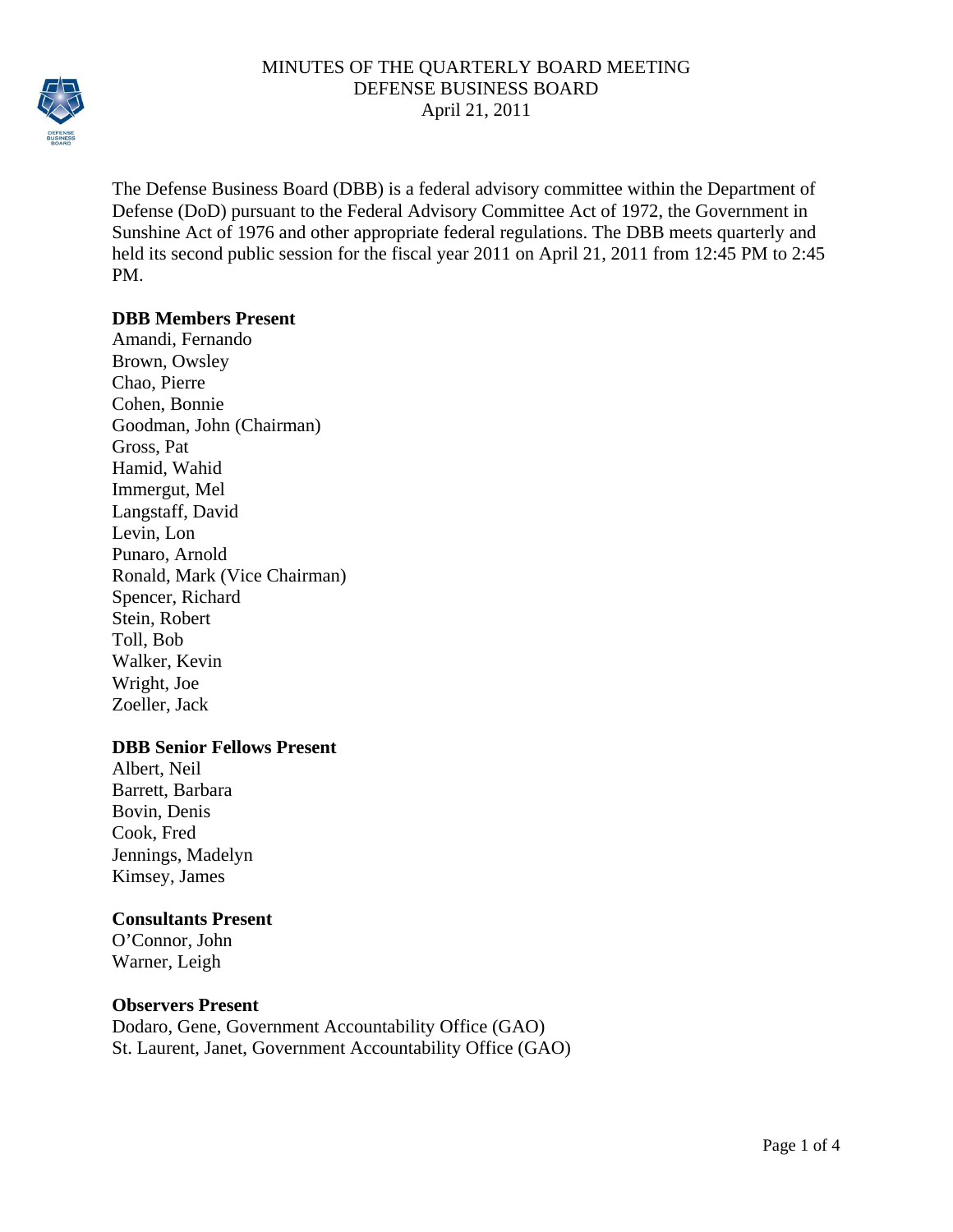

# **DBB Staff Present**

Bohn, Michael (CAPT, USN), Acting Director Carr, Ronald (CAPT, USN), Military Assistant Curran, John (COL, USA), Military Assistant Kelley, Jeffrey (COL, USA), Military Assistant Duffy, Debora, Staff Assistant Bisett, Christopher, Contractor Whittington, Catherine, Intern

#### **Public Session Attendees:**

Anderson, Gretchen, OUSD (Comptroller) Bush, Tom, QRMC Delmar, Debra, Vanguard Advisors, LLC Ferrell, Ryan, AF/A1PS McGee, Gary, OSD/PR Meredith, Thomas, OUSD (Comptroller) Mishury, Jordana, Inside the Pentagon Scearce, Roger, Vanguard Advisors, LLC Siani, Robert (Colonel, USAF), Chief, AF Continuum of Service, AF/A1PS Slater, Faye, HQDA, MPSA Spiro, Ken, AT&L Tilghman, Andrew, Military Times Vandagriff, Tim, AT&L Wilson, Karen, Boeing Yan, Sophia, Bloomberg News

#### **PUBLIC SESSION**

Copies of all reports will be available at the DBB website (http://dbb.defense.gov).

At 12:45 PM, Captain Michael B. Bohn, USN; the Designated Federal Officer, officially opened the public session.

## **Deliberation of Task Group Recommendations**

#### *Military Mail,* Barbara Barrett

Chairman John Goodman stepped out of the meeting and recused himself from deliberation on this task force report and discussion. Mark Ronald, Vice Chairman, chaired the discussion.

AMB Barrett indicated that military mail is among the most important morale issues for troops. She indicated that especially in light of Departmental efforts to streamline processes and reduce overhead, DBB had been asked to study military mail to find efficiencies and costs savings.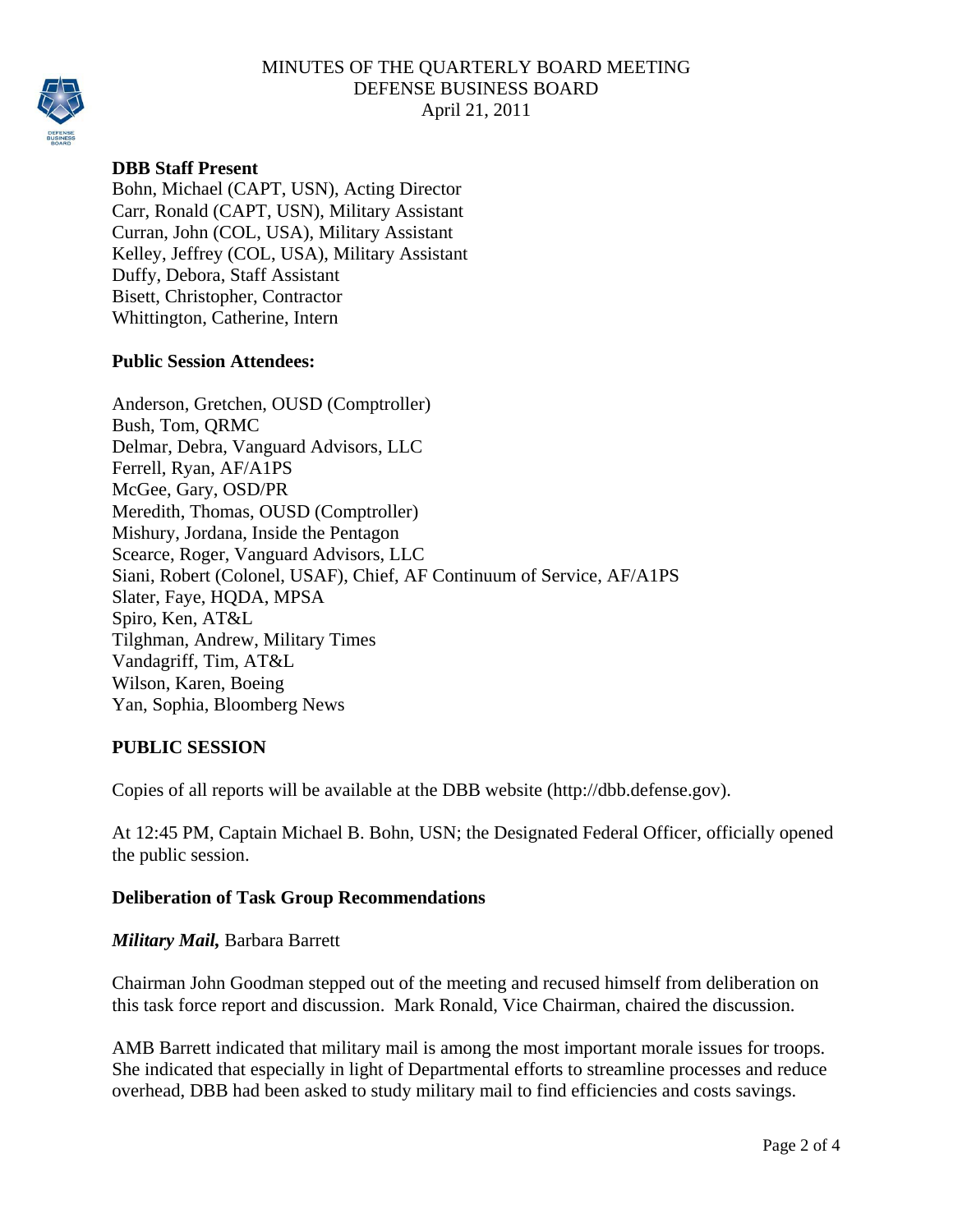

Since DBB first evaluated military mail, service has improved. Barrett identified remaining weaknesses in the Military Mail system including undeliverable mail, unnecessary handling and excessive costs. She reported that due to format differences the Military's standardized addresses cannot be read by the current USPS automated readers – resulting in manual sorting, intermediate stops, multiple handoffs and volumes of Undeliverable As Addressed (UAA) mail.

The Task Group recommended that DoD implement a complete, end-to-end private sector solution, which could unify processes, apply technology, employ training, modernize procedures and anticipate funding for military mail. The Task Group emphasized that the Department should apply an end-to-end solution rather than piecemeal contracts or fractured responsibilities.

While preparing for the unified end-to-end solution the Task Group recommended that DoD work with USPS to rectify address format or software changes in order to enable effective scanning and sorting of military mail for successful delivery to troops at their current units. The military postal service should have access to USPS's Postal Automated Redirection Systems (PARS) to stop and redirect mail at the international gateway when a troop's address has changed rather than the current practice of delivering the mail to the troop's former OCONUS site.

The Board approved the recommendation with no opposing vote and only one abstention (Chairman John Goodman).

# *Skill-Sets for Program Managers*, Fred Cook

John Goodman, Chairman, chaired the discussion.

Mr. Cook presented an overview of current practices in program management for acquisition in DoD. Over \$400B is spent annually on acquisitions with mixed results. Major new programs take too long to bring to the field and are too expensive. Program managers could be more effective if the requirements and acquisition processes were more closely aligned. The requirements process is under military control, while the acquisition process remains under civilian control. Civilian PMs are considered to have different career paths, longer tenure, more continuity, and even better business acumen than the uniformed PMs. All PMs in DoD should understand the business dynamics that drive defense suppliers and which affect performance. Ultimately, we want to foster a cooperative relationship with all PMs—"One Team, One Fight!"

Three recommendations were offered: 1. Professionalize the Uniformed Acquisition Corps; 2. Put civilians in leadership PM roles; 3. Align the requirements, resources, and acquisition processes. The goal is to create greater accountability to the user of program management.

Mr. Goodman asked for a motion to vote and received a motion and a second. Mr. Toll and Mr. Langstaff abstained and the remaining Board Members approved the recommendations.

# **Task Group Updates**